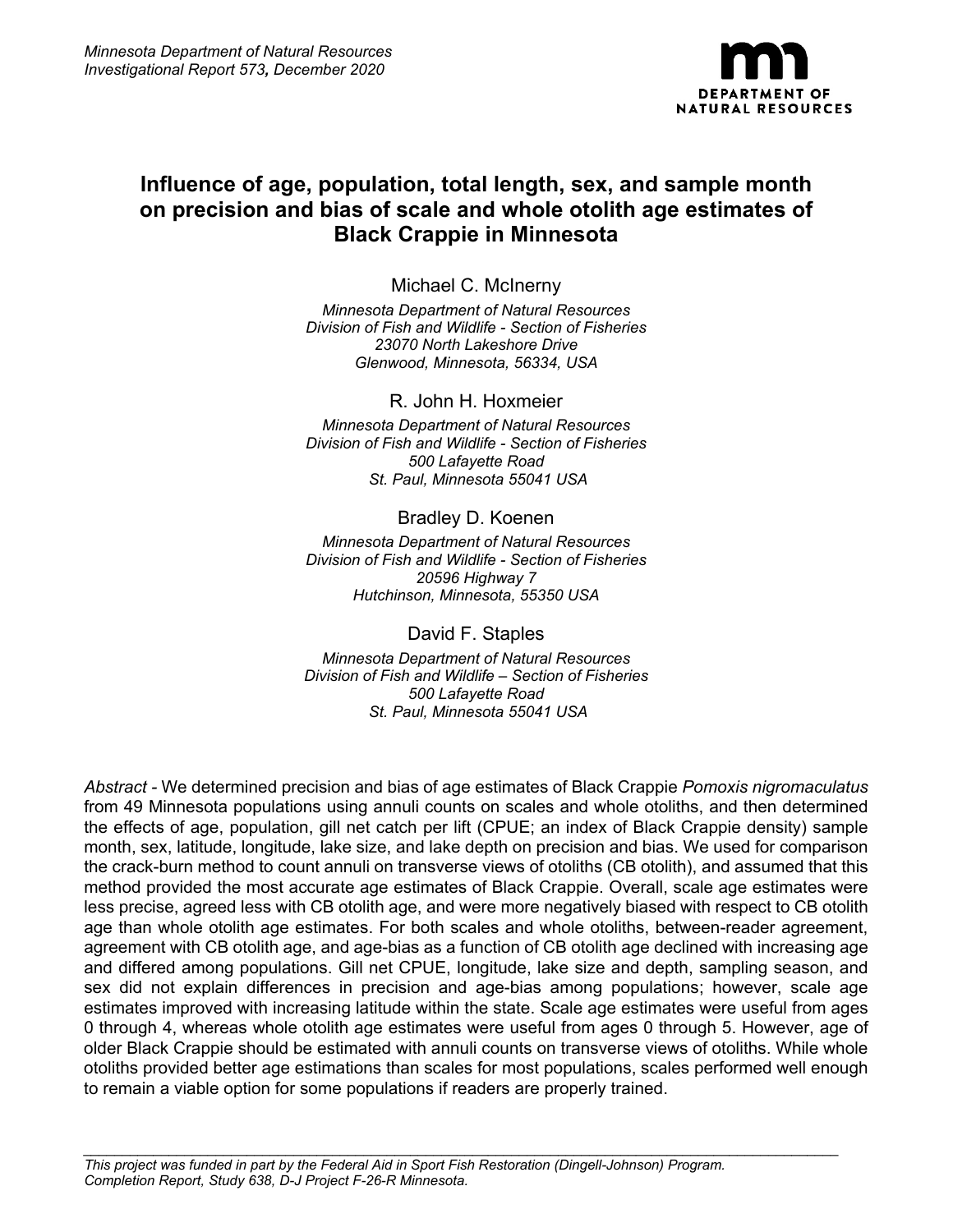#### **INTRODUCTION**

Staff from the Minnesota Department of Natural Resources (MNDNR) often estimate age of Black Crappie *Pomoxis nigromaculatus* via annuli counts on scales or whole views of sagittal otoliths (whole otoliths) (McInerny et al. 2017); however, age precision or age-bias of either structure from Minnesota populations have not been evaluated. Because crappies (Black Crappie and the much less common White Crappie *P. annularis*) rank second in preference among anglers in Minnesota (Schroeder 2012), precise and unbiased estimates of age will often be needed for effective management of Black Crappie fisheries throughout the state.

Existing studies clearly show that age estimates from whole otoliths of Black Crappie are reliable, but age estimates from scales show inconsistent reliability. Whole otolith age estimates made by multiple readers equaled known-age (ages 1 through 5) Black Crappie from Kentucky hatchery ponds, and whole otolith age estimates equaled ages from otolith cross-sections from three Florida populations of Black Crappie (Schramm and Doerzbacker 1985; Crumpton et al. 1988; Ross et al. 2005). Conversely, agreement between scale age among two to four readers and known-age Black Crappie raised in those Kentucky hatchery ponds averaged 78-80% (Ross et al. 2005). Additionally, agreement between scale age and otolith (whole or sectioned) age ranged from 59-100% among five populations in North/South Carolina, South Dakota, and Minnesota (McInerny 1989; Kruse et al. 1993; Isermann et al. 2010c).

Differences in experience or competency among scale readers could explain differences between scale age and otolith age or scale age and known age Black Crappies among studies, but whole otolith readers appear similarly competent among studies. Kruse et al. (1993) used experienced readers to estimate scale age of Black Crappies in South Dakota, contributing to 97% age agreement among three readers. Conversely, scale age agreement among three readers equaled 33-36% for two Minnesota populations of Black Crappie. However, these MNDNR readers had only 2-5 years of practical experience, and they received from MNDNR no

formal training in estimating scale age (Isermann et al. 2010c; McInerny et al. 2017). Interestingly, Ross et al. (2005) showed that experience does not always equate to competency in scale aging because age estimates by one inexperienced reader agreed better (94% compared to 76- 87%) with known-age Black Crappie than ages estimated by two experienced readers. On the other hand, competency among whole otolith readers appeared unrelated to experience. Both inexperienced and experienced whole otolith readers almost always (99-100% of the time) correctly aged known age Black Crappies from Kentucky hatchery ponds (Ross et al. 2005), and Kruse et al. (1993) reported 97-98% age agreement among three inexperienced readers of whole otoliths from the two South Dakota populations.

Population-specific differences could also affect age precision and bias for both structures because growth rates and maximum ages differ among Black Crappie populations. For example, growth rates (based on scale ages and measurements) differed considerably among populations in Minnesota (McInerny and Cross 1999; 2008). Furthermore, Black Crappies in some Minnesota waters have also reached age 18 based on annuli counts on otolith crosssections (MNDNR lake survey database), older than ages (ages 0-7) evaluated in previous studies. Ages estimated with annuli counts on either scales or whole otoliths could be less precise or more biased for populations composed of many individuals older than age 7. For other fish species, readers usually counted fewer annuli on scales or whole otoliths than on transverse views of otoliths when differences in age estimates occurred (Beamish 1979; Hoyer et al. 1985; Skurdal et al. 1985; Beckman 2002).

Timing of annulus appearance and sex of Black Crappie could also affect precision and bias of scale and whole otolith age estimates. Most age structures from Black Crappie are collected during routine surveys in June, July, or August (MNDNR 1993; 2017), and the newest annuli usually appear at some unknown time during summer. Thus, inconsistent interpretation of the structure edge will reduce precision of age estimates. Timing of annulus appearance could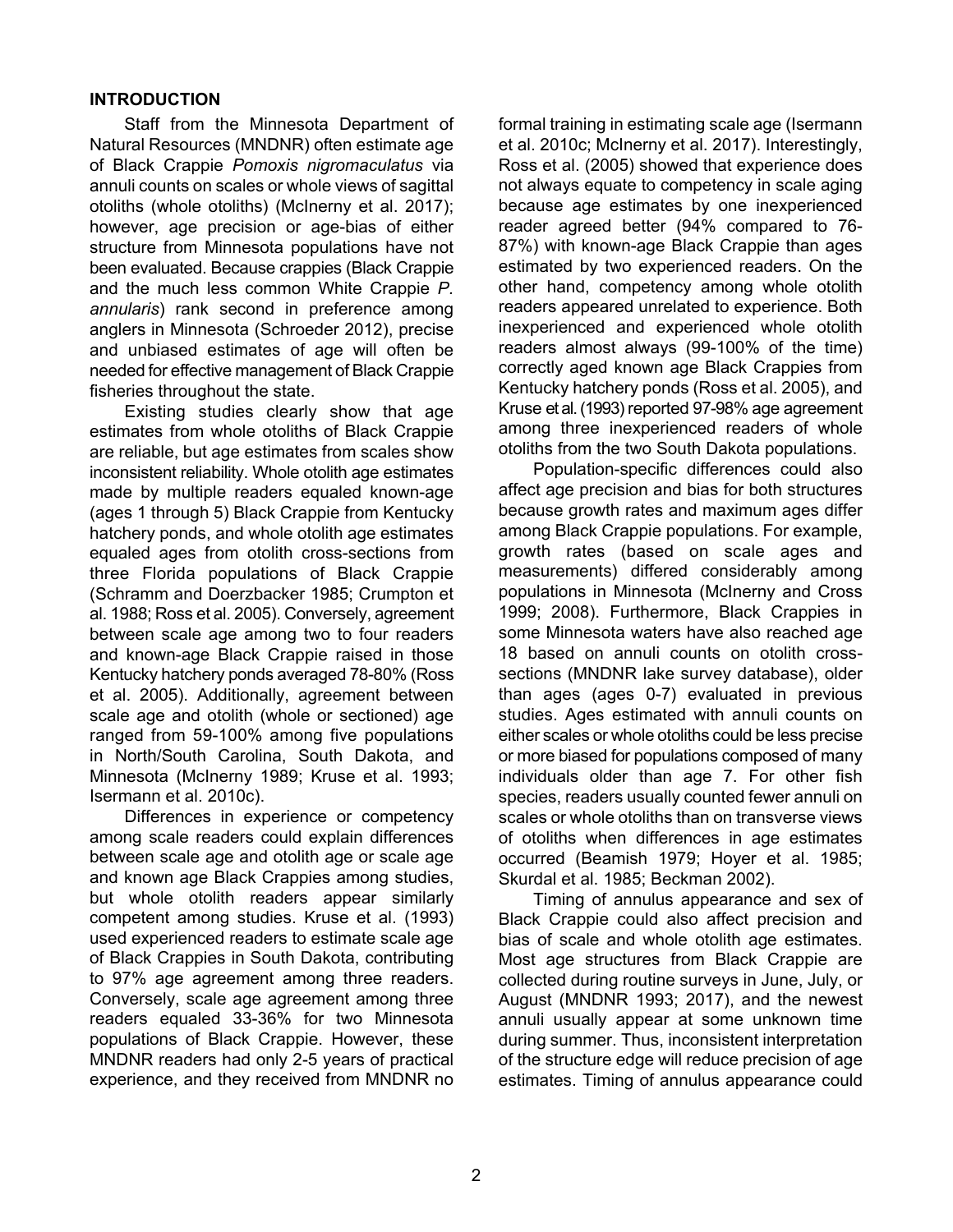also differ between cellular scales and acellular otoliths because mechanisms creating annuli and other marks on these structures differ (Popper and Zu 2000; Isely and Grabowski 2007). Furthermore, scale and otolith annuli from younger centrarchids appeared earlier in the growing season than from older centrarchids (Beckman 1940; Crawford et al. 1989). Although both sexes mature at similar lengths  $($   $\sim$  150 mm TL) and ages (2 to 3) and exhibit similar mortality, males build and defend nests and often grow slightly faster than females in Minnesota (Isermann et al. 2010a; 2010b; McInerny 2014). These life history differences could cause different spacing patterns between annuli, cause checks, or affect timing of annuli appearance on structures more so in one sex than the other.

Because they were linked with growth, precision and bias could also differ regionally or differ among lakes with differing productivity, depth, and size within Minnesota. Black Crappie populations occur in roughly 2,400 water bodies throughout the state with variable growing seasons and lake productivity. Mean yearly air temperatures range from 1.7  $\degree$ C in the northeast to 8.3  $\degree$ C in the south, and total phosphorus concentrations vary from < 10 µg/L to nearly 500 µg/L (Heiskary and Wilson 1989; Seeley 2006). McInerny and Cross (1999; 2008) found that back-calculated lengths at scale ages 1, 2, 3, 4 or 5 increased with increasing total phosphorus concentrations, and declined with increasing latitude, decreasing longitude, increasing lake depth, and decreasing lake surface areas in Minnesota. In southern Minnesota, densitydependent growth could also have been occurring because growth in lakes with gill net catch per lift (CPUE) of Black Crappie > 3.8 was slower than growth in lakes with lower gill net CPUE (McInerny and Cross 1999).

Our study objectives included determining between-reader precision and age-bias of ages of Black Crappie estimated with scales and whole otoliths. We then tested for effects of age (from transverse views of otoliths), population, timing of sample collection, sex, latitude, longitude, lake depth, lake surface area, and gill net CPUE on precision and bias. Our last objective was to define the age ranges that can be reliably estimated with scales and whole otoliths.

# **METHODS**

## *Data collection*

Scales and sagittal otoliths of Black Crappie were collected from at least 10 individuals per population during summer and fall 1989-1991 and from April through October 2001 through 2003. Most Black Crappie for this study were caught with standard gill netting or trap netting during June, July, or August (MNDNR 1993; 2017), but some were caught with trap netting in September and October, winter angling, or boom electrofishing in May. We measured to the nearest mm total length, scales were removed from the left side just posterior of the depressed pectoral fin, and both sagittal otoliths were collected. Scales and otoliths were placed in individually labeled coin envelopes and air-dried. We determined sex by direct examination of gonads for all Black Crappie captured with angling and all those sampled in 2002 and 2003.

Each structure required different processing before estimating age. Impressions of scales on cellulose acetate were made with the aid of a heated hydraulic shop press. Microfiche readers were then used to magnify scale images in order to reveal annuli. Whole otoliths were first placed in a clear glass dish filled with water or ethanol (one reader used water and the other used ethanol). This dish was then placed on a black stage plate underneath a stereo microscope, and then illuminated with reflected white light before counting annuli. We estimated age by counting annuli on each structure; cutting and spacing patterns on scales, and opaque, narrow bands on whole views of otoliths (Long and Grabowski 2017; McInerny 2017). Readers knew the date of sample collections but did not have access to any other information that could aid their estimates of age.

We attempted to minimize as best as practicable error caused by differences in reader abilities by recruiting experienced, competent readers. Thus, all readers in this study received in the past either formal or informal training from other competent readers of the appropriate structure. Readers also had at least 10 years of practical experience that included comparisons of age estimates made with other structures, comparisons with modes of length-frequency distributions, and comparisons of ages from the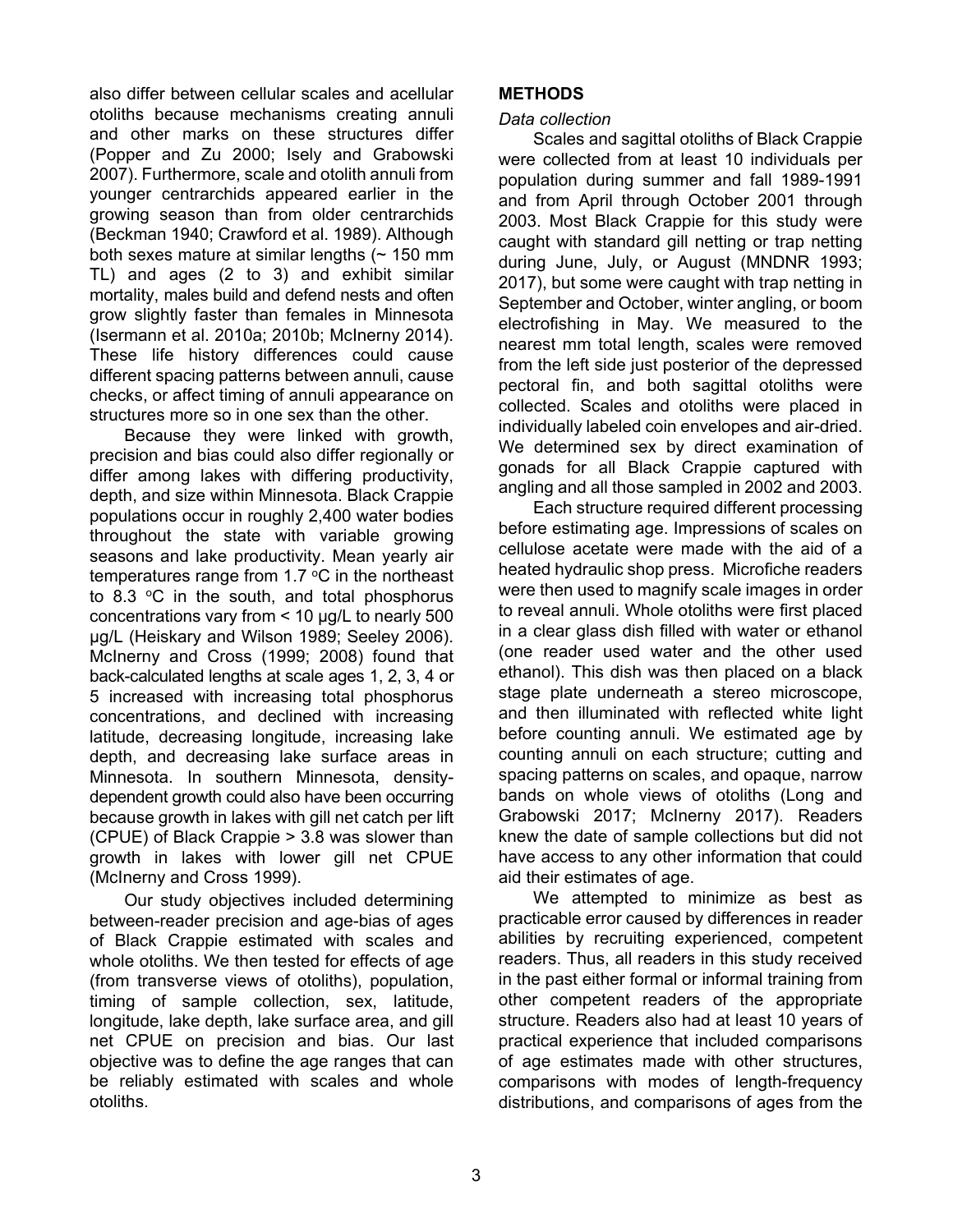same structure estimated by other competent readers. Because participants worked at different locales, readers used different microfiche readers and microscopes.

To estimate age-bias, one reader estimated age by counting annuli on transverse views of otoliths exposed by the crack-burn method (CB otoliths) months after completing age estimates from scales and whole otoliths (Barber and McFarlane 1987). The crack-burn method involved placing the otolith in the palm of one hand, snapping it in half by applying thumbnail pressure at the kernel area, and then placing the broken edge over a candle flame until turning brown. The unburned edge was then inserted into clay followed by applying a drop of mineral oil on the burned edge. After illuminating with white light under a stereo microscope, the reader, experienced with this method, estimated age of each crappie by counting narrow bands (Long and Grabowski 2017). Annuli counts on transverse views of Black Crappie otoliths have been assumed to provide the most accurate age estimates when known-age Black Crappie are not available (Schramm and Doerzbacker 1985; Crumpton et al. 1988; Isermann et al. 2010c).

#### *Data analyses*

We used a combination of between-reader agreement, mean coefficients of variation (CV) of age between readers, and agreement and agebias as a function of CB otolith age to evaluate scales and whole otoliths as age structures for Black Crappie. We calculated between- reader agreement (%) for the entire sample, by CB otolith age, and by population (Chang 1982; Campana et al. 1995). We used 80% agreement as a benchmark because this value represents the minimum acceptable agreement for many age structure evaluations (Maceina et al. 2007). We then calculated between-reader mean CV of age for the entire sample and by population. We determined mean CV for each age structure by first calculating CV of the two ages estimated for each individual Black Crappie, summing all CVs, and then dividing by the total number of Black Crappie aged in the particular group (Chang 1982). For each structure, we tested for between-reader age-bias by calculating mean age ± 95% confidence limits estimated by one reader as a function of the age estimated by the other and vice versa (Campana et al. 1995). We concluded reader age-bias occurred if one reader consistently counted more annuli (95% confidence intervals do not overlap) than the other. To determine agreement and age-bias as a function of CB otolith age, we compared age estimates with each structure to those ages estimated with CB otoliths. We calculated for each reader of each structure age-bias (years) by subtracting CB otolith age from each age estimate.

We used linear mixed-effects models to test for the effects of population and CB otolith age on between-reader agreement, agreement between scale or whole otolith age and CB otolith age, and age-bias as a function of CB otolith age. We set as a random independent variable *population* to account for differences in sample size along with agreement and bias rates among Black Crappie populations. Crack-burn otolith age was set as a fixed independent variable; we excluded from analyses those CB otolith ages represented by a single individual from the entire sample or if a unique CB age was found in only one population. We tested for effects of sex on a reduced data set that lacked all unsexed crappies. Bias-corrected Akaike Information Criteria (AICc) coupled with the examination of *t*-or *z*-statistics were used to select the best fitting model. We report only the model with the lowest AICc (Burnham and Anderson 2002); in cases where two models had AICc differences < 2, we chose the simpler model. We also concluded that independent variables with *t*- or *z*- statistics > 2 or < -2 have strong positive or negative influences on the dependent variable (Luke 2017). We used the *lme4* package in *R* (version 3.6.2) for all modeling (Bates et al. 2015; R Core Team 2019).

Because all except two populations were sampled only once, we used a two-step process to test for effects of maximum depth, lake surface area, latitude, longitude, gill net CPUE of Black Crappie, and sample month on betweenreader agreement, agreement with CB otolith age, and age-bias as a function of CB otolith age. First, the *ranef* function in *lme4* was used to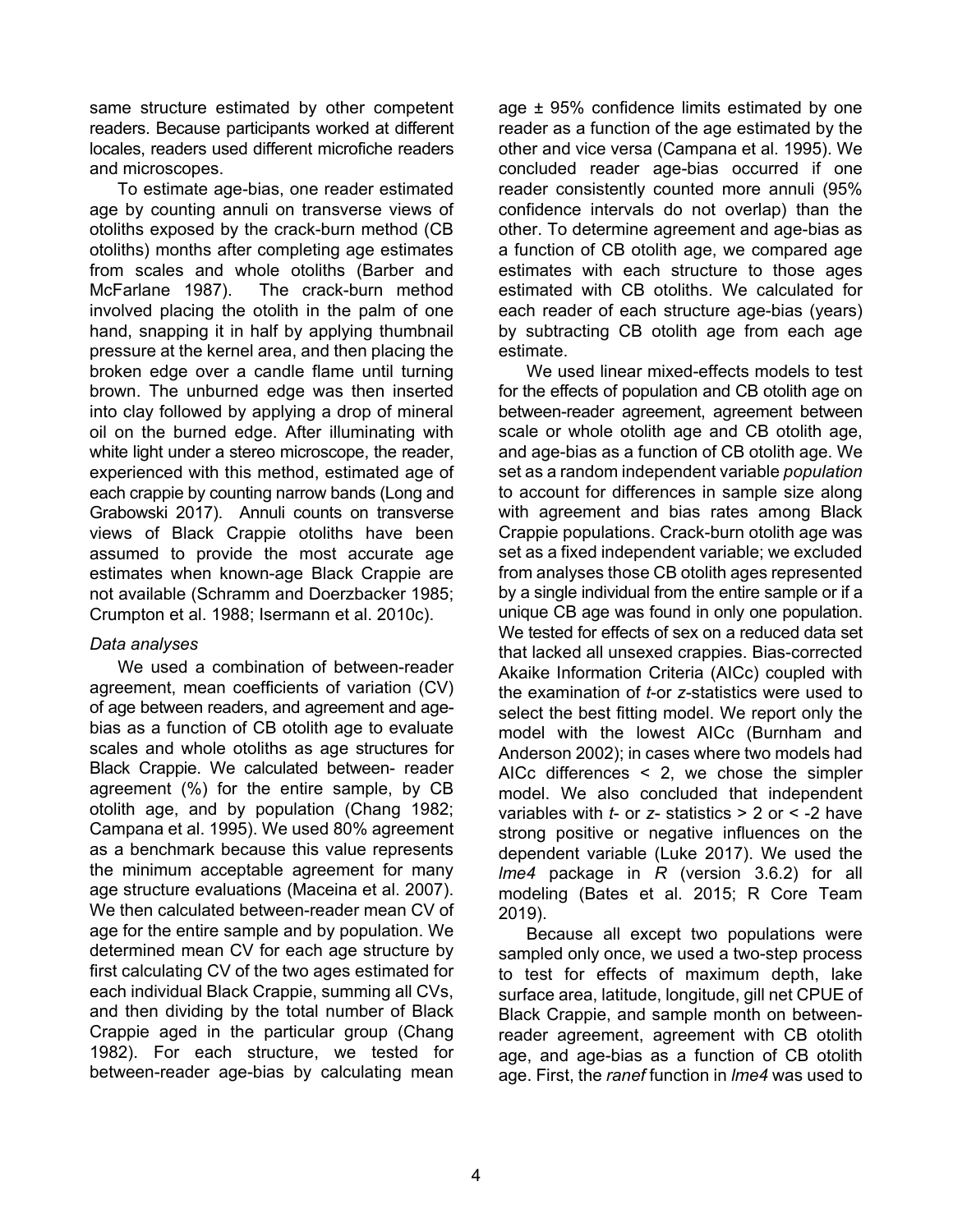extract for each population the best linear unbiased predictors (BLUPs) of realized random effects if the best (lowest AICc) mixedeffects model suggested that the dependent variable was affected by population (Bates et al. 2015). Then, separate for independent variables maximum depth, lake surface area, latitude, longitude, and gill net CPUE of Black Crappie, we used linear regressions to determine if population BLUPs were associated with the particular independent variable. Lake surface area was log-transformed to improve normality. Universal Transverse Mercator (UTM; Zone 15) northing described latitude, and UTM easting described longitude. Sample month was partitioned into June, July, August, and September-May, and effects of this variable on population BLUPs were analyzed with oneway analysis of variance (ANOVA). We felt confident that the structure edge in the September-May period would be interpreted correctly (the structure edge was not an annulus on scales and otoliths collected in September or October, the structure edge was an annulus on structures collected from January to May).

# **RESULTS**

MNDNR staff collected scales and sagittal otoliths from 933 Black Crappies from 49 populations, and these populations were from a wide variety of lakes spread across Minnesota. Sample sizes ranged from 10 to 46 per population; median sample size per population equaled 18. Median total length of Black Crappie was 202 mm, and lengths ranged from 78 to 334 mm. Sex was determined for 559 (60% of total) Black Crappie from 30 populations, 295 of which were female. Two hundred forty one Black Crappies were collected in June, 274 in July, 205 in August, and 213 in September-May. The median lake surface area equaled 277 ha and ranged from 21 to 5,750 ha, and maximum depths ranged from 1.2 to 34 m; median =  $9.4$  m. The maximum longitudinal distance between lakes was 306 km, and the maximum latitudinal distance was 481 km. Crack-burn otolith age ranged from zero to 17, but only five CB otolith age 0 (all from the same

population), one CB otolith age 11, and one CB otolith age 17 were observed. The CB otolith age range of the remaining Black Crappie was 1 to 9.

## *Between-reader precision*

Lower overall precision was found between scale readers than between whole otolith readers. Scale age estimates ranged from zero to 11, and whole otolith age estimates ranged from zero to 16. For all samples combined, age agreement between scale readers averaged 86% compared to 90% age agreement between whole otolith readers. Similarly, mean CV between scale readers was 2.9% compared to 2.2% between whole otolith readers. No consistent age-bias occurred between scale readers, but Reader 1 counted fewer annuli at whole otolith ages 8 and 9 than Reader 2 (Figure 1). Because this inconsistency resulted from annuli counts from one slow growing population (mean CB otolith age =  $8.9$ ; range 6 to 9; mean total length =  $160$ mm) that composed 56% of the CB otolith ages 8 and 9 observed in this study, we concluded no overall age-bias occurred between whole otolith readers.

Between-reader agreement declined with increasing age and differed among the 49 populations. Agreement between scale readers equaled or exceeded 80% up to age 3, but gradually declined with increasing CB otolith ages 4 and older, and agreement between whole otolith readers equaled or exceeded 80% up to age 7 (Figure 2). Agreement between scale readers ranged from 40 to 100% among populations (median agreement = 91%), whereas agreement between whole otolith readers ranged from 33 to 100% among populations (median = 96%) (Figure 2). Scale age agreement equaled or exceeded 80% in 78% of the populations while whole otolith agreement equaled or exceeded 80% in 88% of the populations (Figure 2). Lastly, mean CV of age between scale readers ranged from zero to 20.2% among populations (median = 1.2%) compared to zero to 25.6% among populations (median mean  $CV = 0.5\%$ ) between readers of whole otoliths.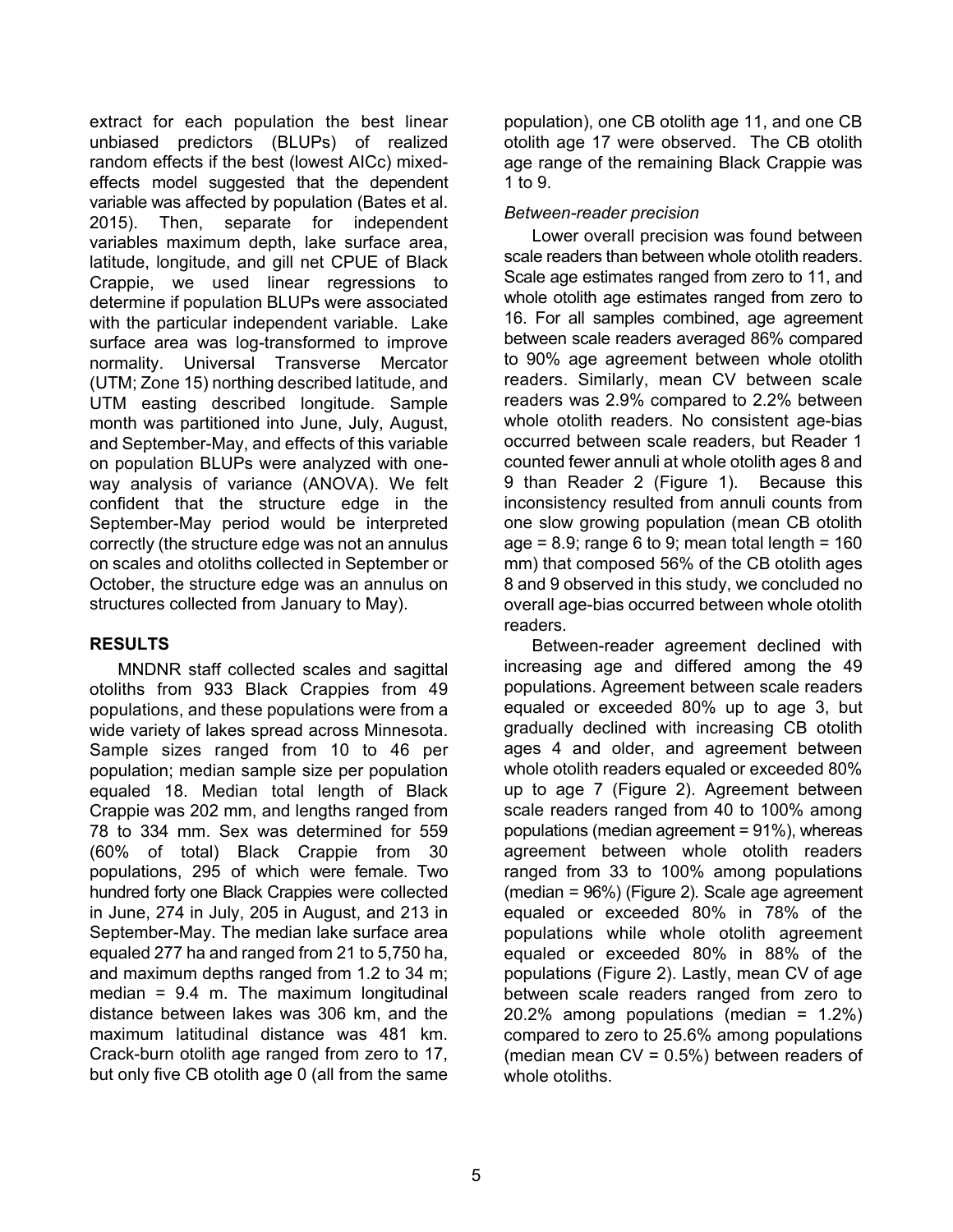

FIGURE 1. Mean age estimated by one scale reader as a function of the other and vice versa, and mean whole otolith age estimated by one reader as a function of the other and vice versa for 933 Black Crappies from 49 Minnesota populations (dotted line is line of equality; when shown, horizontal bars above and below open circles represent 95% confidence limits otherwise diameter of open circles included 95% confidence limits).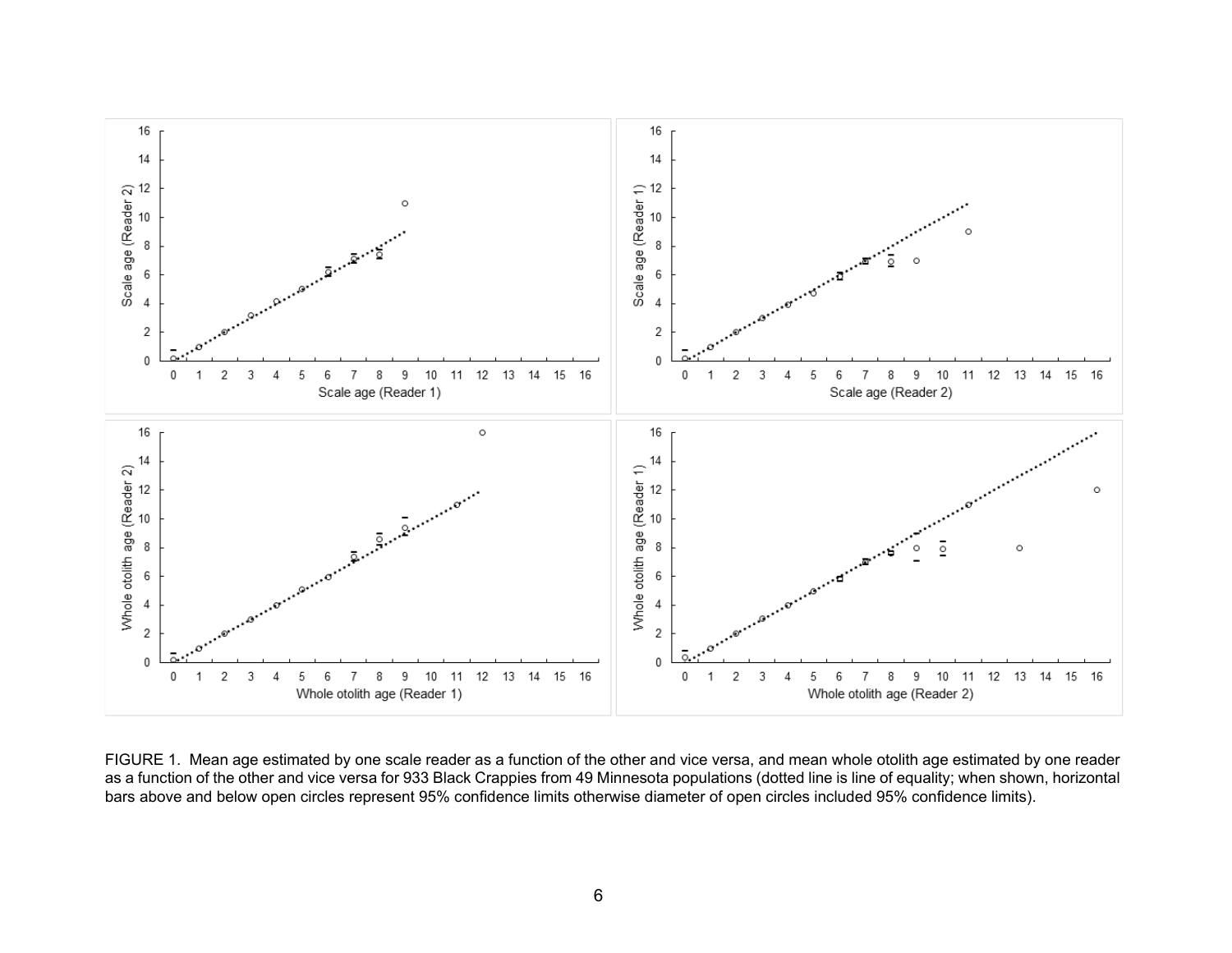

FIGURE 2. Between-reader agreement (%) of scale age estimates and between-reader agreement of whole otolith age as a function of crack-burn otolith age for 933 Black Crappies and distributions of percent between-reader agreement for each age structure among 49 Minnesota populations.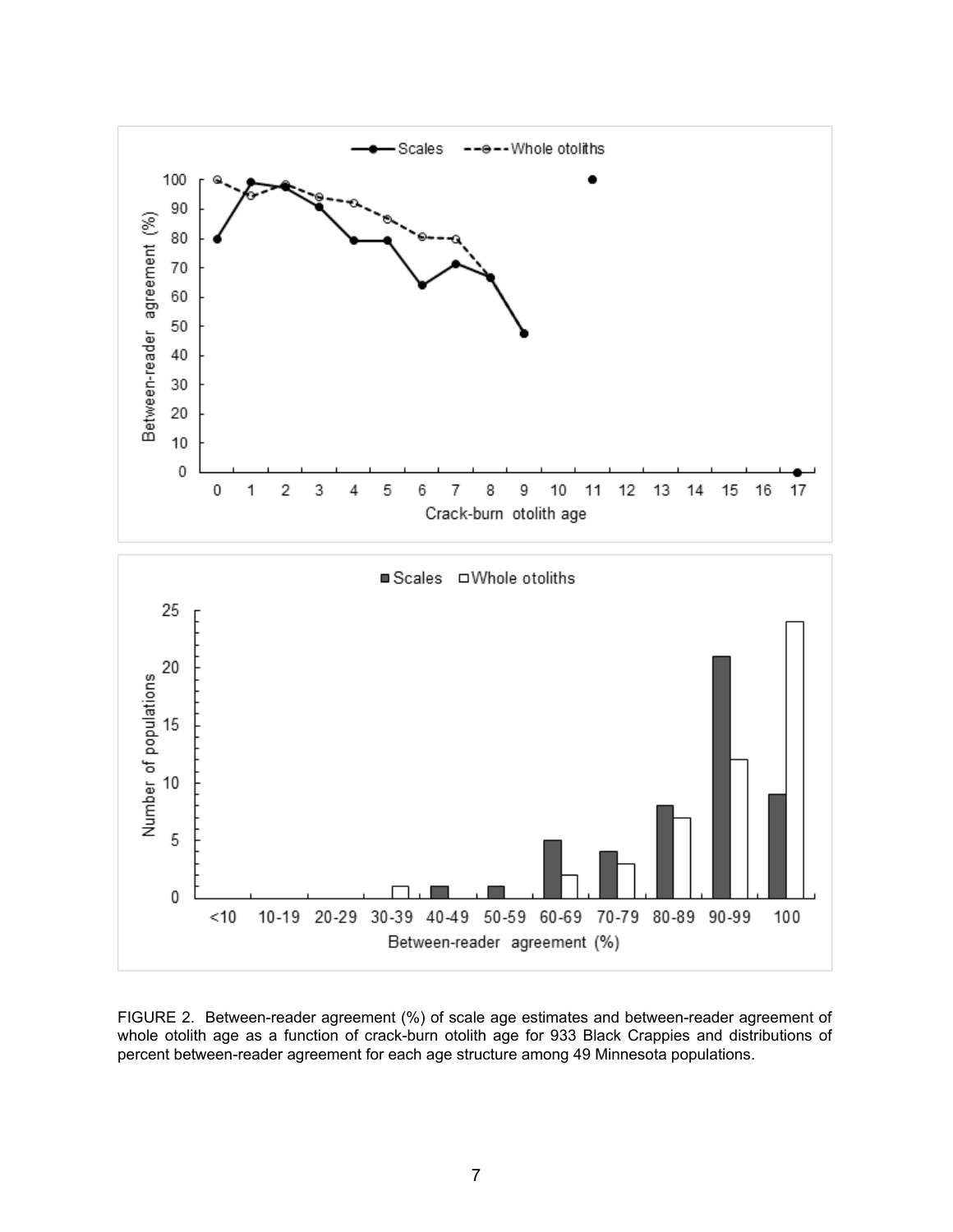Logistic mixed-effects models strongly suggested that agreement between scale readers and agreement between whole otolith readers depended on both population and CB otolith ages 1 through 9 (Table 1). Modeling excluded CB otolith ages 0, 11, and 17 because these age groups were sampled from single populations. Linear regressions or ANOVAs of population BLUPs from the mixed-effect models suggested that agreement between scale readers and between whole otolith readers were not associated with gill net CPUE of Black Crappie, lake depth, lake surface area, UTM easting, UTM northing, or sample month (Table 2).

Sex also did not affect agreement between scale readers or whole otolith readers. Amongpopulation medians and ranges of betweenreader agreement of scale age appeared similar for females and males, and the same was true for between-reader agreement of whole otolith age (Table 3). Similarly, among-population medians and ranges of mean CV of age between scale readers and between whole otolith readers also appeared similar between sexes (Table 3). The logistic-mixed effects modeling of this reduced data set suggested that sex had negligible effects on age agreement between scale readers (*z* = - 0.570; n = 30; *P* = 0.5697;  $\triangle$ AICc = + 1.8) and between whole otolith readers (*z* = - 0.079; n = 30; *P* = 0.9368; ΔAICc = + 2.0) compared to the interaction of population and CB otolith age.

TABLE 1. Akaike Information Criteria (AICc) scores and differences (ΔAICc) between the 'best' model (model with lowest AICc score) and other models for mixed-effects models testing effects of population and crack-burn (CB) otolith age (ages 1 through 9) on age agreement between readers of scales and whole otoliths, agreement between scale or whole otolith age and CB otolith age, and bias of scale age and whole otolith age as a function of CB otolith age for 926 Black Crappies from 49 Minnesota populations.

|                                          | <b>Scales</b> |       | <b>Whole otoliths</b> |             |  |  |  |  |  |
|------------------------------------------|---------------|-------|-----------------------|-------------|--|--|--|--|--|
| Model                                    | <b>AICc</b>   | ∆AICc | <b>AICc</b>           | ∆AICc       |  |  |  |  |  |
| Between-reader age agreement             |               |       |                       |             |  |  |  |  |  |
| Population + CB otolith age              | 596.9         | 0     | 454.4                 | $\mathbf 0$ |  |  |  |  |  |
| CB otolith age                           | 639.3         | 42.4  | 507.8                 | 53.4        |  |  |  |  |  |
| Population                               | 686.2         | 89.3  | 490.0                 | 35.6        |  |  |  |  |  |
| Age agreement with CB otolith age        |               |       |                       |             |  |  |  |  |  |
| Population + CB otolith age              | 969.2         | 0     | 716.3                 | $\mathbf 0$ |  |  |  |  |  |
| CB otolith age                           | 1116.8        | 147.6 | 773.7                 | 57.4        |  |  |  |  |  |
| Population                               | 1349.7        | 380.5 | 857.6                 | 141.3       |  |  |  |  |  |
| Age-bias as a function of CB otolith age |               |       |                       |             |  |  |  |  |  |
| Population + CB otolith age              | 2133.4        | 0     | 1055.3                | $\mathbf 0$ |  |  |  |  |  |
| CB otolith age                           | 2410.8        | 277.4 | 1066.4                | 11.1        |  |  |  |  |  |
| Population                               | 2856.3        | 722.9 | 1213.9                | 158.6       |  |  |  |  |  |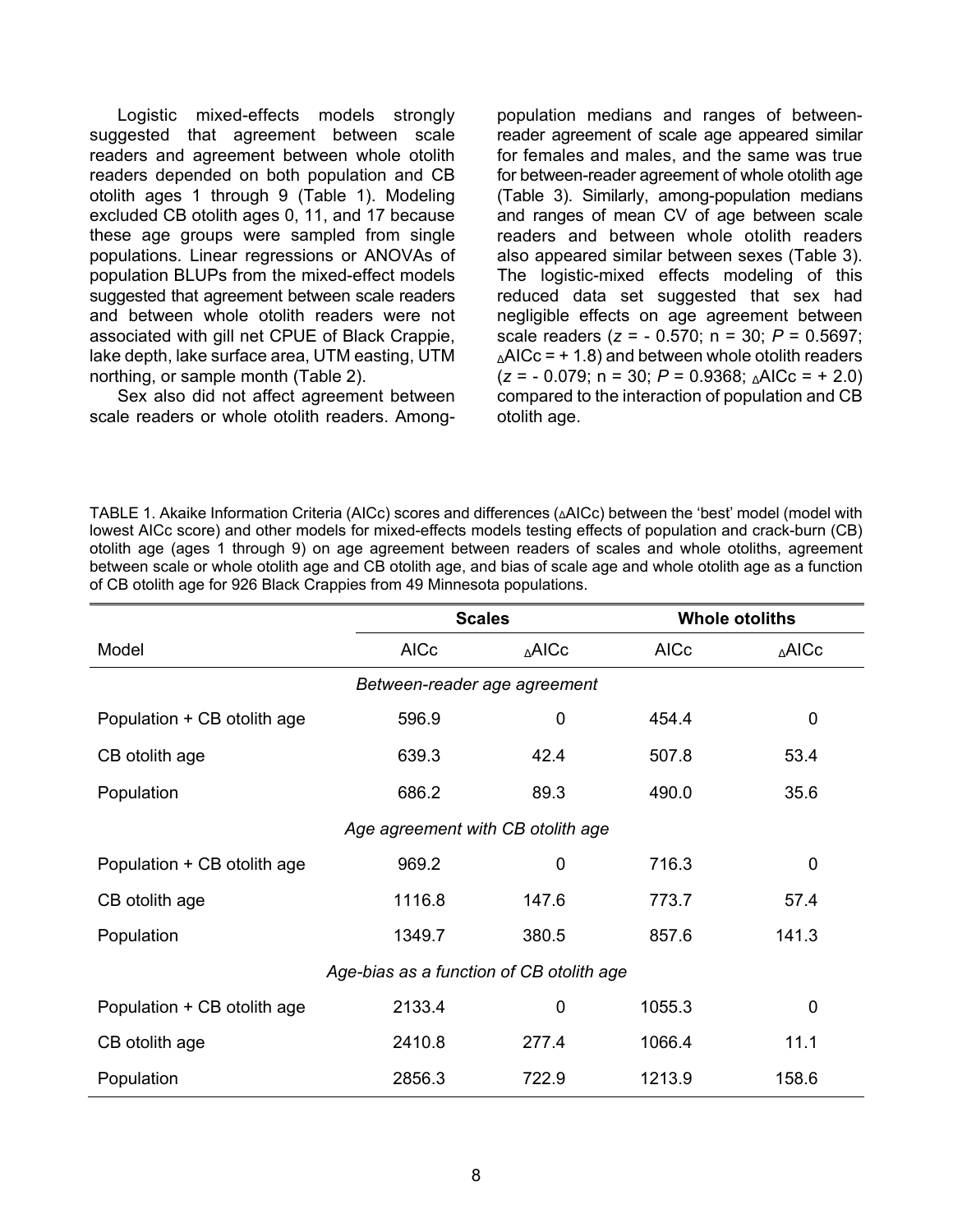TABLE 2. *t*- or *F*-statistics, *p*-values (*P*), and degrees of freedom (d.f.) for independent variable parameter estimates from linear regressions or one-way ANOVA testing the effects of gill net catch per lift (CPUE) of Black Crappie, maximum depth, surface area, Universal Transverse Mercator (UTM) easting and northing of 49 populations, and sample month on best linear unbiased predictors of population from the best mixed-effects models (Table 2) of age agreement between readers of scales and whole otoliths, agreement between scale or whole otolith age and CB otolith age (CB ages 1 through 9), and bias of scale age and whole otolith age as a function of CB otolith age for 926 Black Crappies from 49 Minnesota populations. *P* values < 0.05 are in bold.

|                                          | <b>Scales</b> |        |      | <b>Whole otoliths</b> |        |  |  |  |  |
|------------------------------------------|---------------|--------|------|-----------------------|--------|--|--|--|--|
| Variable                                 | Statistic     | P      | d.f. | Statistic             | P      |  |  |  |  |
| Between-reader age agreement             |               |        |      |                       |        |  |  |  |  |
| Gill net CPUE                            | $t = -0.278$  | 0.7821 | 1,47 | $t = -0.126$          | 0.9001 |  |  |  |  |
| Maximum depth                            | $t = -0.872$  | 0.3877 | 1,47 | $t = -1.427$          | 0.1602 |  |  |  |  |
| Lake surface area                        | $t = -1.423$  | 0.1614 | 1,47 | $t = -0.854$          | 0.3974 |  |  |  |  |
| UTM easting                              | $t = 0.901$   | 0.3720 | 1,47 | $t = 0.418$           | 0.6779 |  |  |  |  |
| UTM northing                             | $t = 1.113$   | 0.2712 | 1,47 | $t = -0.341$          | 0.7345 |  |  |  |  |
| Sample month                             | $F = 0.905$   | 0.4463 | 3,45 | $F = 0.899$           | 0.4491 |  |  |  |  |
| Agreement with CB otolith age            |               |        |      |                       |        |  |  |  |  |
| Gill net CPUE                            | $t = -0.131$  | 0.8966 | 1,47 | $t = -0.530$          | 0.5985 |  |  |  |  |
| Maximum depth                            | $t = 0.271$   | 0.7873 | 1,47 | $t = -1.365$          | 0.1789 |  |  |  |  |
| Lake surface area                        | $t = -0.548$  | 0.5864 | 1,47 | $t = -0.561$          | 0.5777 |  |  |  |  |
| UTM easting                              | $t = 1.445$   | 0.1550 | 1,47 | $t = -0.127$          | 0.8995 |  |  |  |  |
| UTM northing                             | $t = 3.194$   | 0.0025 | 1,47 | $t = 0.392$           | 0.6972 |  |  |  |  |
| Sample month                             | $F = 0.233$   | 0.8732 | 3,45 | $F = 0.754$           | 0.5258 |  |  |  |  |
| Age-bias as a function of CB otolith age |               |        |      |                       |        |  |  |  |  |
| Gill net CPUE                            | $t = 0.145$   | 0.8857 | 1,47 | $t = 1.480$           | 0.1456 |  |  |  |  |
| Maximum depth                            | $t = 0.145$   | 0.8849 | 1,47 | $t = 0.145$           | 0.8857 |  |  |  |  |
| Lake surface area                        | $t = -0.154$  | 0.8786 | 1,47 | $t = -0.680$          | 0.5000 |  |  |  |  |
| <b>UTM</b> easting                       | $t = 0.661$   | 0.5117 | 1,47 | $t = -1.660$          | 0.1036 |  |  |  |  |
| UTM northing                             | $t = 3.153$   | 0.0028 | 1,47 | $t = 0.721$           | 0.4747 |  |  |  |  |
| Sample month                             | $F = 0.233$   | 0.2564 | 3,45 | $F = 0.019$           | 0.9965 |  |  |  |  |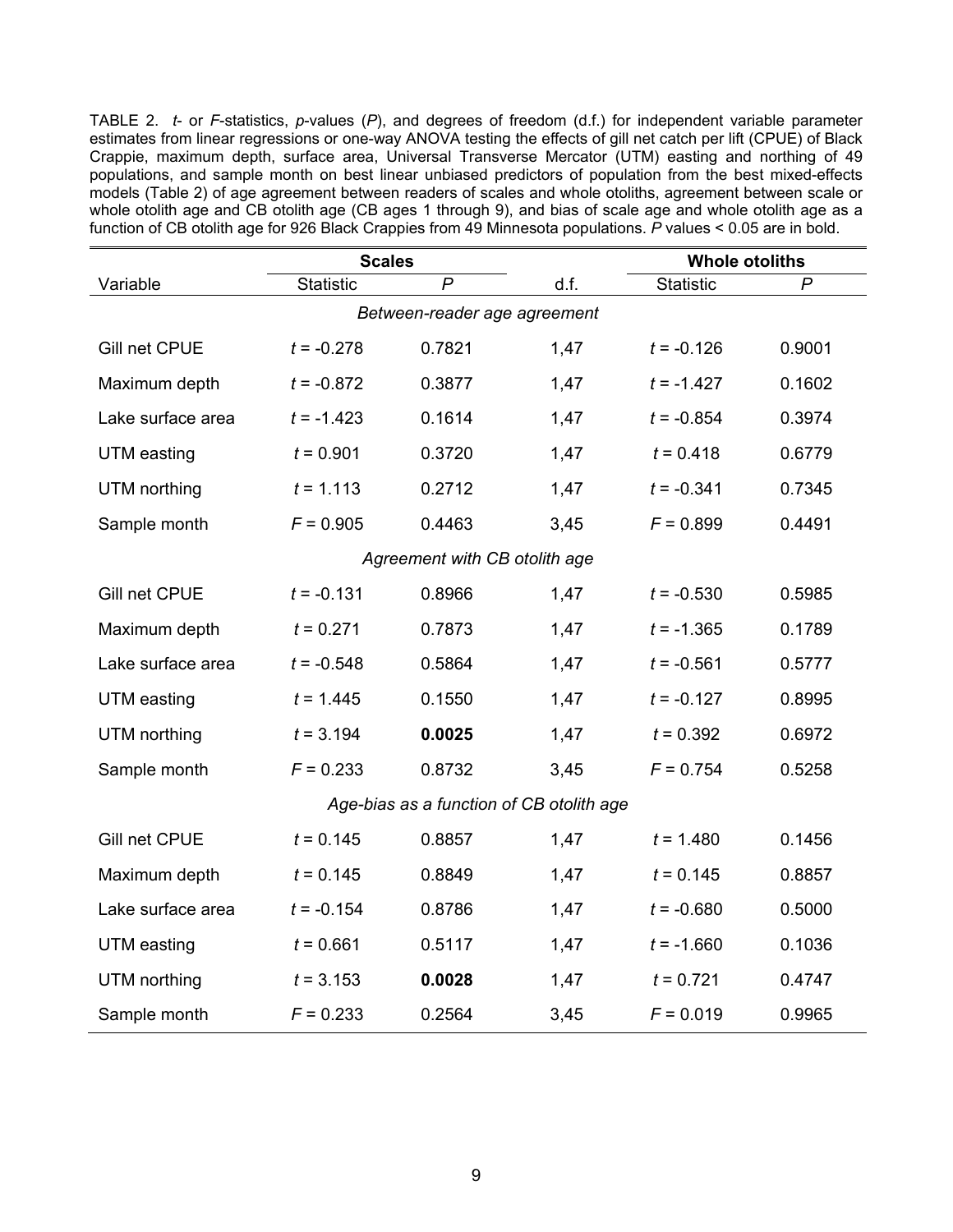TABLE 3. Median (range in parentheses) between-reader agreement (%), between-reader mean coefficients of variation (CV; %), agreement (%) between scale or whole otolith age and crack-burn (CB) otolith age, and mean age-bias (difference in years between scale or whole otolith age and CB otolith age) by sex among 30 Black Crappie populations (total sample size = 559) in Minnesota.

|                               | <b>Scales</b>                 |                              | <b>Whole otoliths</b>        |                     |  |
|-------------------------------|-------------------------------|------------------------------|------------------------------|---------------------|--|
|                               | <b>Females</b>                | Males                        | Females                      | Males               |  |
| Between-reader agreement      | 91.7 (42.9 to 100)            | 96.4 (35.3 to 100)           | 100 (7.7 to 100)             | 100 (33.3 to 100)   |  |
| Between-reader mean CV        | 1.3 (0 to $16.8$ )            | $0.4$ (0 to 16.8)            | 0(0 to 17.1)                 | 0(0 to 13.2)        |  |
| Agreement with CB otolith age | 85.2 (0 to 100)               | 86.6 (0 to 100)              | 92.8 (11.1 to 100)           | 100 (23.5 to 100)   |  |
| Mean age-bias                 | $-0.05$ ( $-1.27$ to $0.19$ ) | 0 $(-1.94 \text{ to } 0.45)$ | 0 $(-0.67 \text{ to } 0.11)$ | $0$ (-0.81 to 0.01) |  |

#### *Comparisons with crack-burn otolith age*

Whole otolith age estimates had better agreement with CB otolith age than scale age estimates, and percent agreement for both structures declined with increasing age and differed among populations. For all samples combined, age estimates from scales and CB otoliths agreed 78% of the time compared to 87% agreement between age estimates of whole otoliths and CB otoliths. Agreement between scale age and CB otolith age equaled or exceeded 80% at CB otolith ages 0 through 3, and then agreement dropped sharply with increasing CB otolith ages 5 and older (Figure 3). Conversely, agreement between whole otolith age and CB otolith age exceeded 80% for CB otolith ages 0 through 5, but agreement rapidly declined at CB otolith ages 8 and older (Figure 3). Agreement between scale age and CB otolith age ranged from zero to 100% among populations, and agreement equaled or exceeded 80% in 69% of the populations (Figure 3). On the other hand, agreement between whole otolith age and CB otolith

age ranged from 23 to 100%, and agreement equaled or exceeded 80% in 82% of the populations (Figure 3).

Logistic mixed-effects modeling suggested that agreement of scale and whole otolith age estimates with CB otolith age were most affected by the interaction of CB otolith age (ages 1 through 9) and population rather than by each variable by themselves (Table 1). For both age structures, AICc of the model that included both independent variables was at least 57 AICc less than either model relating agreement with only population or only CB otolith age (Table 1). A linear regression suggested that population BLUPs of scale and CB otolith age agreement improved with increasing UTM northing, but BLUPs were not associated with gill net CPUE of Black Crappie, lake depth, lake surface area, UTM easting, or sample month (Table 2). For models between whole otolith and CB otolith age, population BLUPs were unassociated with these six independent variables (Table 2).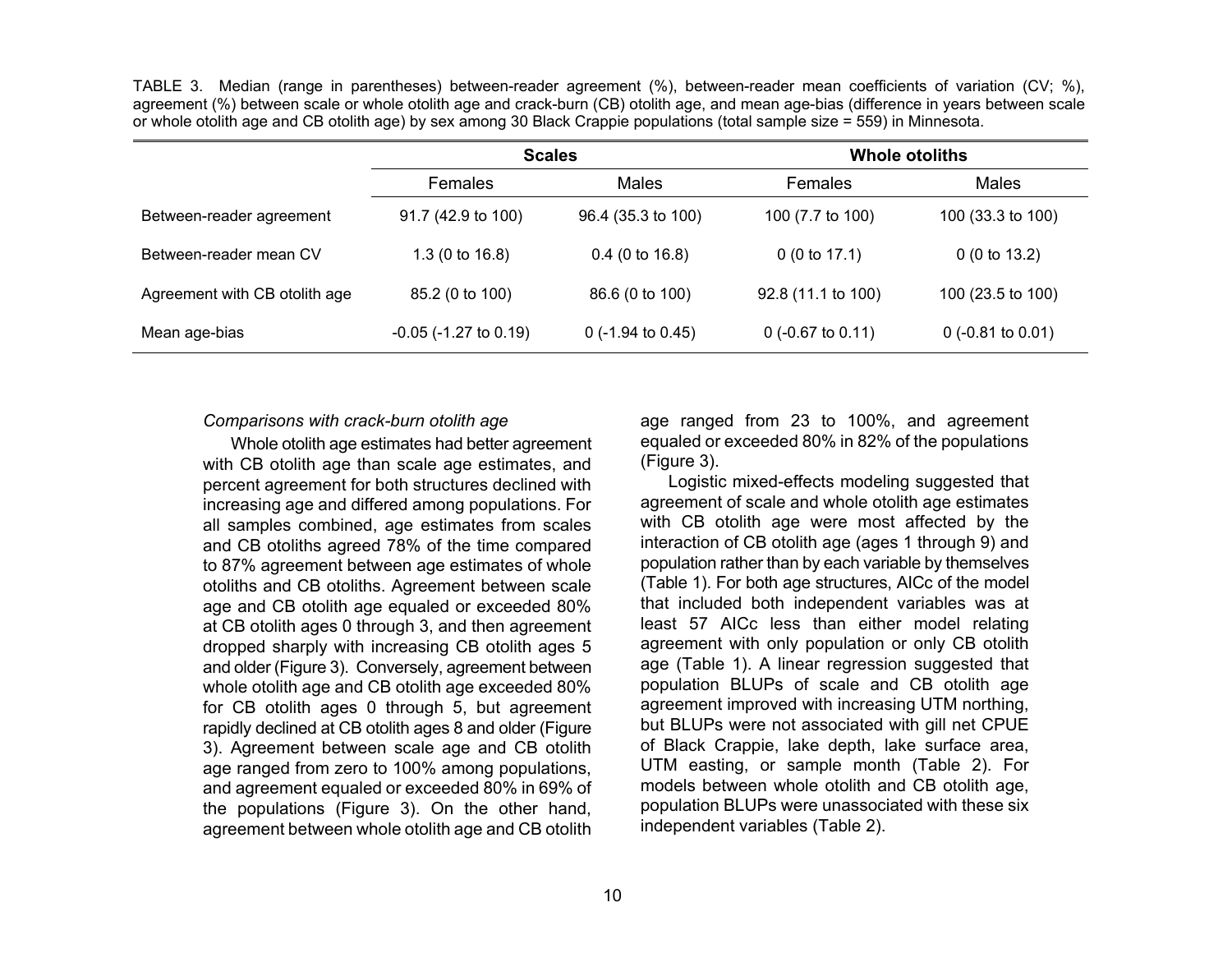

FIGURE 3. Agreement (%) between scale age estimates (both readers combined) and crack-burn (CB) otolith age and between whole otolith age estimates (both readers combined) and CB otolith age by CB otolith age of 933 Black Crappies and distributions of age agreement (%) among 49 Minnesota populations.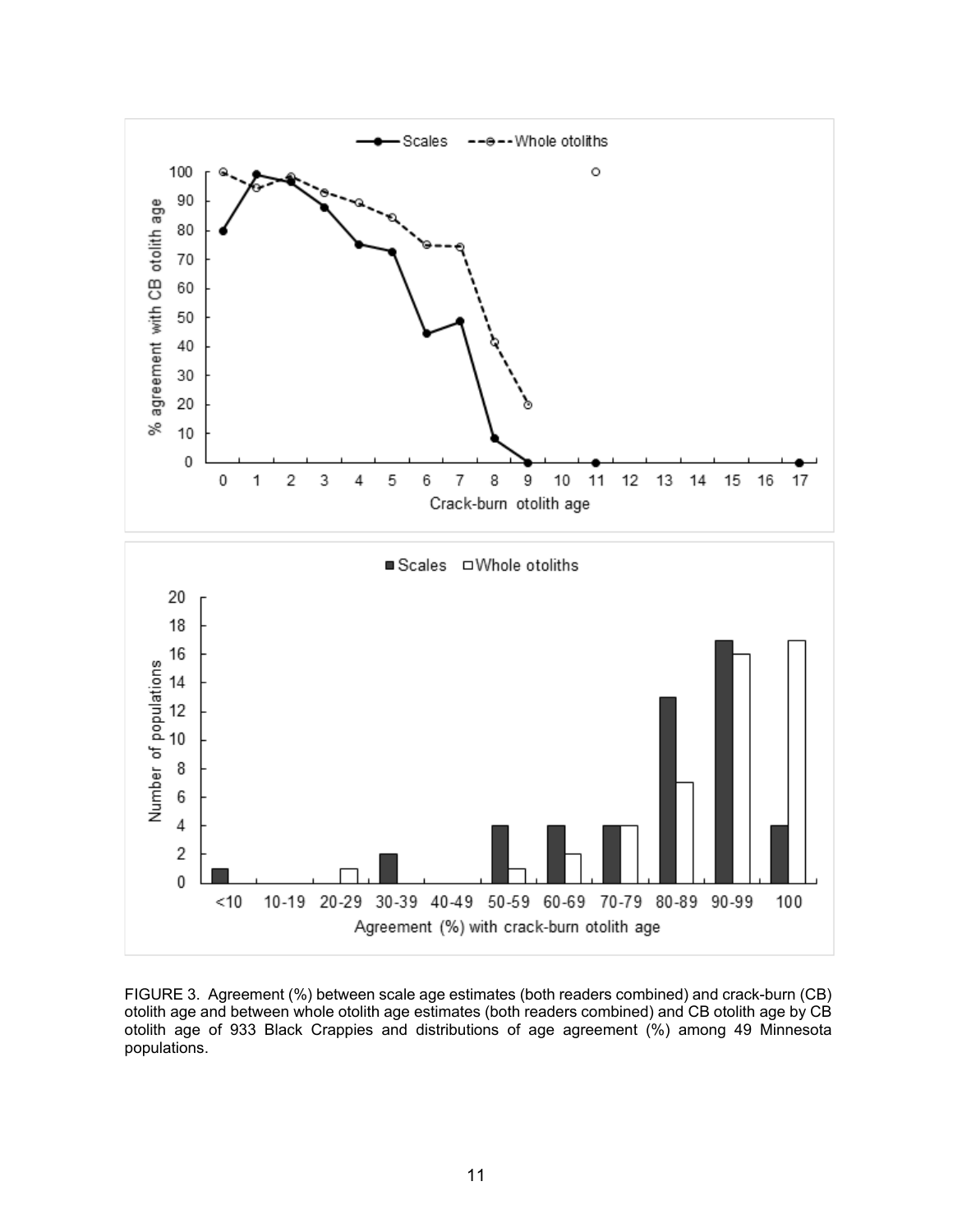Although age estimates from both structures were relatively unbiased, whole otolith age estimates were less negatively biased with respect to CB otolith age than scale age estimates. Agebias from both structures also increased with increasing CB otolith age and differed among populations. Scale age estimates were unbiased with respect to CB otolith ages 0 through 5, but showed increasing negative bias with increasing

CB otolith ages 6 and older (Figure 3). Whole otolith age estimates appeared unbiased from CB otolith ages 0 through 7, but became negatively biased with respect to CB otolith ages 8 and 9 (Figure 4). Distributions of scale agebias among populations showed four clearly negatively biased outliers; however, no clear outliers were observed in the distribution of whole otolith bias among populations (Figure 4).



FIGURE 4. Mean age-bias (difference in years between scale or whole otolith age and crackburn (CB) otolith age) of scale age estimates as a function of CB otolith age, mean bias of whole otolith age estimates as a function of CB otolith age for 933 Black Crappie, and distributions of mean scale age and whole otolith age-bias among 49 Minnesota populations.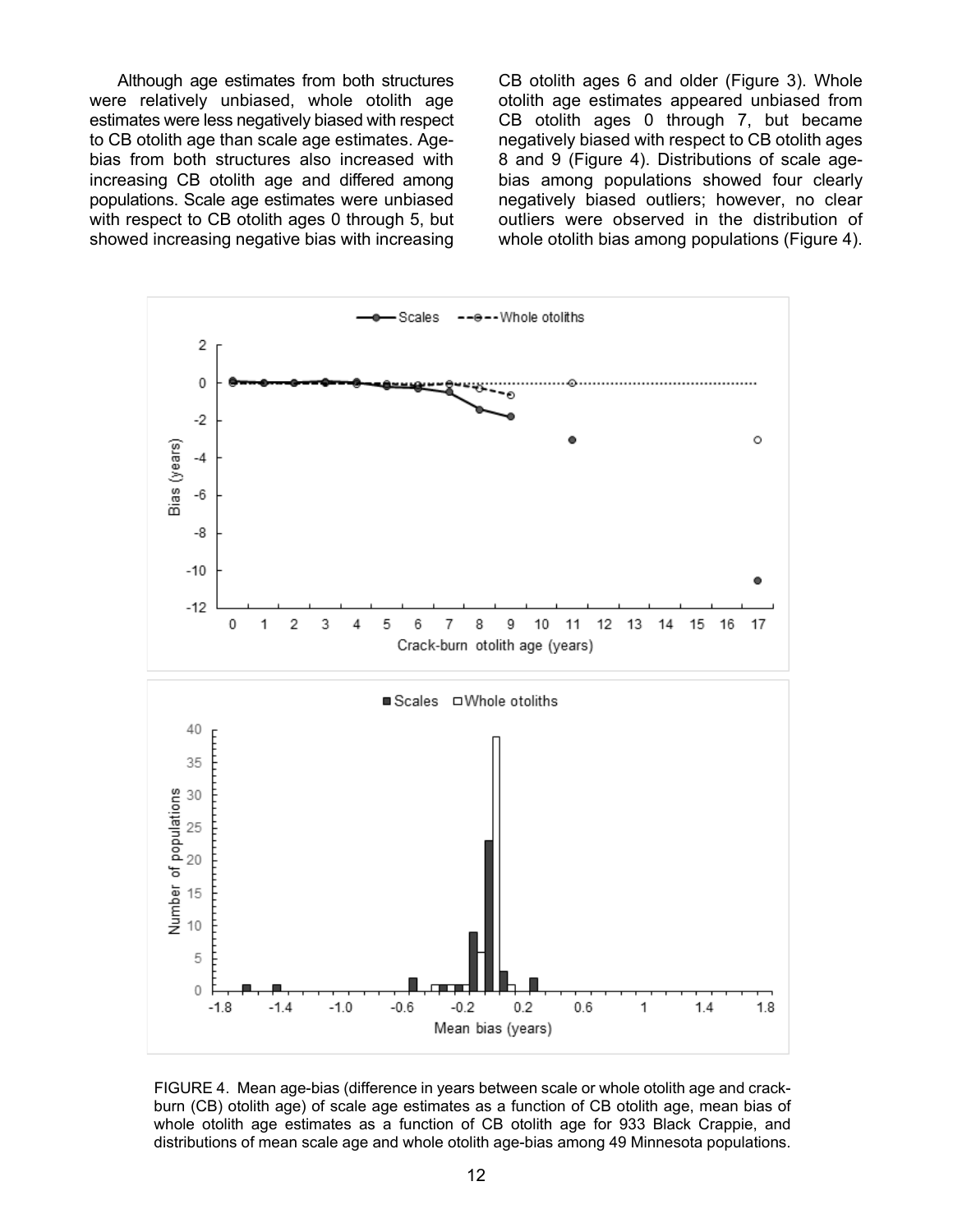Linear mixed-effects models indicated that scale and whole otolith age-bias as a function of CB otolith age was also most affected by the interaction of CB otolith age (ages 1 through 9) and population (Table 2). For both structures, AICc of the best models were 11.1 to 722.9 lower than models based on CB otolith age or population by themselves (Table 1). Linear analysis of population BLUPs from the best mixed-effect model suggested that scale age estimates from southern populations were more negatively biased than scale age estimates of northern populations, but scale age-bias was unassociated with the other five variables (Table 2). Analysis of population BLUPs suggested that age-bias of whole otolith estimates was unassociated with these six independent variables (Table 2).

Agreement with CB otolith age and age-bias as a function of CB otolith age was also unaffected by sex of Black Crappie. Among-population medians and ranges of agreement and age-bias between scale age and CB otolith age were similar for males and females (Table 3). Logistic mixedeffects modeling suggested that sex had negligible effects on age agreement between scale age and CB otolith age (*z* = - 1.312; n = 30;  $P = 0.190$ ;  $\triangle$ AICc = + 0.3), and linear mixedeffects modeling suggested that sex had no effect on scale-age bias as a function of CB otolith age compared to the interaction of population and CB otolith age (ages 1 through 9). Agreement and agebias between whole otolith age and CB otolith age also appeared similar between sexes (Table 3). Similar to scales, logistic mixed-effects modeling suggested that agreement between whole otolith age and CB otolith age was unaffected by sex (*z*  $=$  - 1. 037; n = 30;  $P = 0.2997$ ;  $\triangle$ AICc = + 1.0) compared to the interaction of population and CB otolith age. Linear mixed-effects modeling showed that scale age-bias ( $t = 0.635$ ;  $\triangle$ AICc = + 1.6) and whole otolith age-bias ( $t = 1.016$ ;  $\triangle$ AICc = + 1.0) as a function of CB otolith age was also not affected by sex.

## **DISCUSSION**

Our results suggested that annuli counts on whole otoliths were better than counts from scales for providing age estimates of Black Crappie, assuming annuli counts on otolith cross-sections were the most accurate method for estimating age of Black Crappie. However, because age-bias did not occur for either scales or whole otoliths

until CB otolith age exceeded age 5, increasing sample sizes of scales and whole otoliths of Black Crappies younger than age 6 would offset aging error for estimating growth metrics such as length at age. Because declines in betweenreader precision, declines in agreement with CB otolith age, and increased age-bias as a function of CB otolith age began at ages four or older, error in scale and whole otolith age was probably caused by increased crowding of annuli near structure edges. Lastly, although arguably the best method for estimating age of Black Crappie in this study (Schramm and Doerzbacker 1985; Crumpton et al. 1988; Isermann et al. 2010c), some unknown amount of error in CB otolith age probably occurred because of occasional poor breaks or insufficient burns.

The strong association between UTM northing on agreement between scale and CB otolith age and scale age-bias among populations was probably unrelated to distinct winters, but could be a function of latitudinal differences in water chemistries. Kruse et al. (1993) and Hoxmeier et al. (2001) hypothesized that distinct winters contributed to clearer annuli on Black Crappie and Bluegill *Lepomis macrochirus* scales; thus, explaining the better between-reader precision of scale ages in northern populations. However, Minnesota lakes were ice covered for at least three months each year; thus, all study populations experienced distinct winters. Additionally, the 59-100% agreement between scale age and whole otolith age or known-age Black Crappie in Kentucky, North/South Carolina and Florida (Schramm and Doerzbacker 1985; McInerny 1989; Ross et al. 2005) was similar to the range of agreements in this study, suggest that clarity of scale annuli was not affected by length of winters. Water chemistry parameters including conductivity, total alkalinity, turbidity, and concentrations of sulphate, chloride, total phosphorus, and total nitrogen in Minnesota lakes decreased with increasing latitude (Moyle 1956; Heiskary and Lindon 2010). Distributions of species of fish and aquatic macrophytes have been linked to different water chemistries among Minnesota lakes (Moyle 1956); thus, formation of Black Crappie scales could also be affected in some unknown way by different water chemistries.

Differences in microscope optics could have lowered precision between readers of whole otoliths because we later learned that the optics of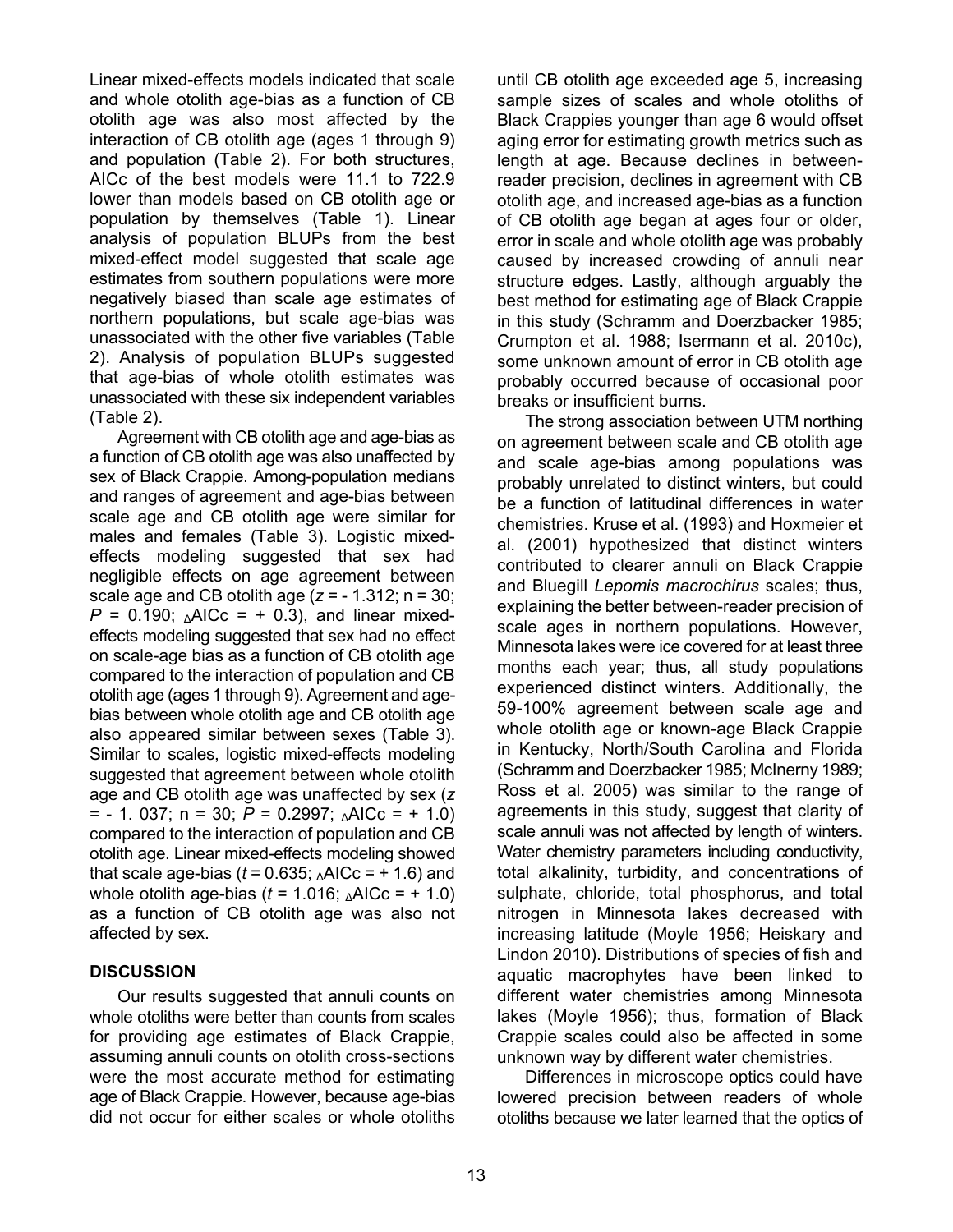the microscope used by Reader 1 were inferior to those of the microscope used by Reader 2. The poor optics in the one microscope probably decreased Reader 1's ability to distinguish crowded annuli from translucent backgrounds near the edge of otoliths from some older Black Crappies. Optical qualities of the two microfiche readers used for scale age estimates were similar; thus, use of different microfiche readers did not affect between-reader precision and age-bias of scale age estimates.

Effects on precision and age-bias from variable lake surface area, lake depth, UTM easting, sample month, and sex could have been masked by the other variables examined in this study. For example, the population with the poorest agreement between scale age and CB otolith age and between whole otolith age and CB otolith age inhabited the second smallest lake with the third highest gill net CPUE among the study lakes. Samples were also collected in July; thus, annulus appearance in this slow growing population (mean length = 160 mm; mean age  $= 8.9$ ), may not have been completed by then. Thus, effects associated with lake size, gill net CPUE, or sample period could have affected precision and bias of scale and whole otolith age estimates of this population but not all populations. With the exception of sex, each variable was fixed to a particular population; thus, we could not control for the effects of one variable with respect to the others. Lastly, because of their experience and prior training, our scale and whole otolith readers usually recognized checks and other aberrations on scales and whole otoliths that could have led to erroneous age estimates.

#### **MANAGEMENT IMPLICATIONS**

Our study suggested that age of Black Crappie should be estimated with annuli counts on otoliths, and annuli counts on some transverse views of otoliths should be made to support estimates made with annuli counts on whole otoliths. While whole otoliths provided better age estimations than scales for most populations, scales performed well enough to remain a viable option for some populations if readers are properly trained. However, managers should still collect otoliths from some individuals so that their scale age estimates can be supported with annuli counts on otoliths. Black Crappie fisheries worth managing in Minnesota will also have sufficient abundance to support sampling for age estimations. Median annual angler harvest of Black Crappie in Minnesota was 810 (range = 0 to 1,000,000) annually per water body (MNDNR creel survey database); thus, the number of crappies needed to be sacrificed for age-growth analysis would usually be negligible with respect to angler harvest.

#### *ACKNOWLEDGMENTS*

*T. K. Cross and J. R. Reed, Minnesota Department of Natural Resources, assisted with sample collection in fall 1989, 1990, and 1991, and staff from Minnesota Department of Natural Resources collected most of the Black Crappies during summer 1989 and summer, 2001 through 2003. D. Logsdon, S. Shroyer, and two anonymous reviewers critiqued earlier drafts, and their comments were incorporated into this report.*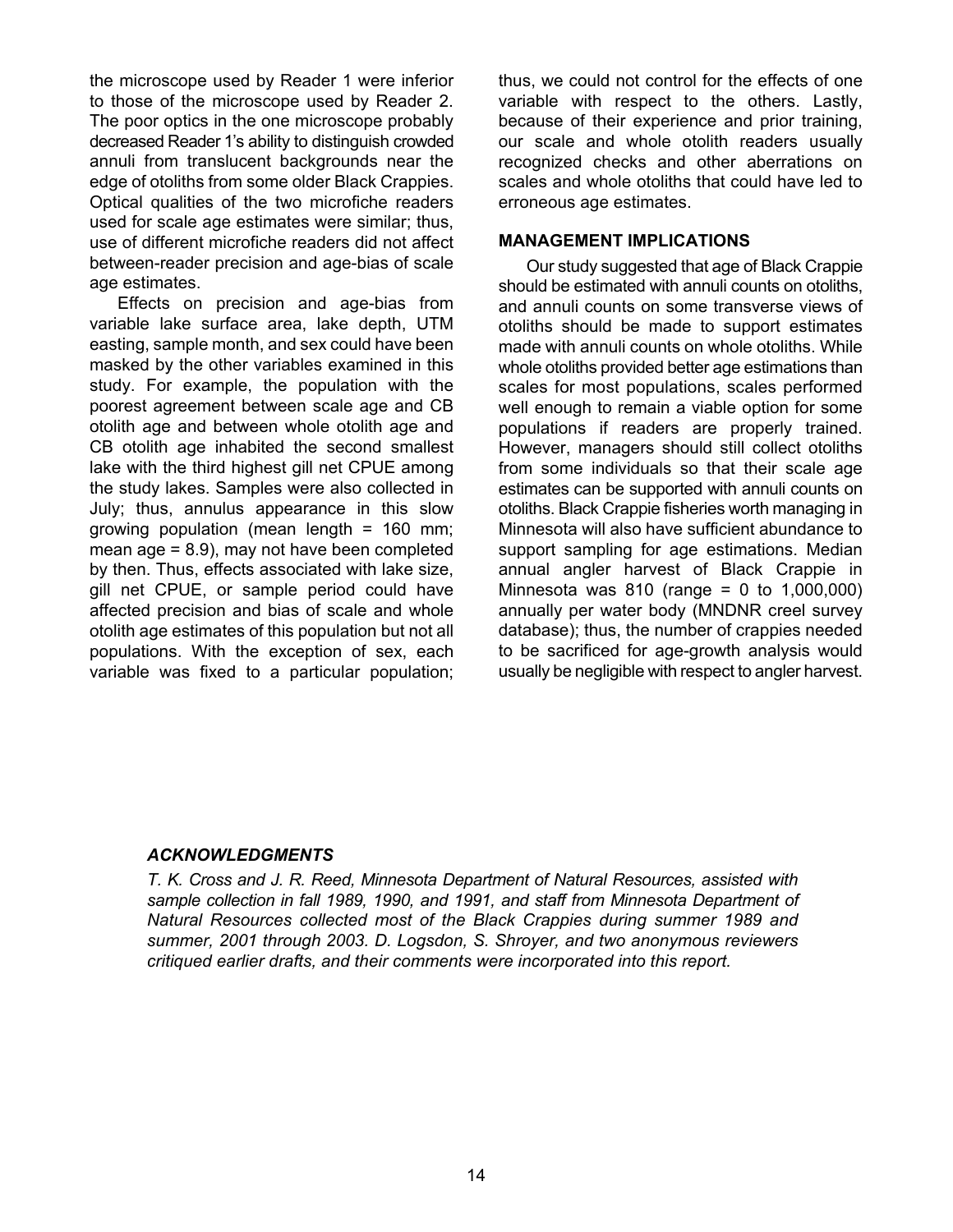## **REFERENCES**

- Barber, W. E., and G. A. McFarlane. 1987. Evaluation of three techniques to age Arctic Char from Alaskan and Canadian waters. Transactions of the American Fisheries Society 116:874-881.
- Bates, D., M. Machler, B. M. Bolker, and S. C. Walker. 2015. Fitting linear mixed-effects models using *lme4*. Journal of Statistical Software 67:1-48.
- Beamish, R. J. 1979. Differences in age of Pacific Hake (*Merluccius productus*) using whole otoliths and sections of otoliths. Journal of the Fisheries Research Board of Canada 36:141-151.
- Beckman, W. C. 1940. The time of annulus formation on the scales of certain Michigan game fishes. Michigan Department of Conservation, Institute for Fisheries Research Report 632, Ann Arbor, Michigan.
- Beckman, D. W. 2002. Comparison of aging methods and validation of otolith ages for the Rainbow Darter, *Etheostoma caeruleum*. Copeia 2002:830-835.
- Burnham, K. P., and D. R. Anderson. 2002. Model selection and multimodel inference: a practical information-theoretic approach. Second edition. Springer-Verlag, New York.
- Campana, S. E., M. C. Annand, and J. I. McMillan. 1995. Graphical and statistical methods for determining the consistency of age determinations. Transactions of the American Fisheries Society 124:131-138.
- Campana, S. E. 2001. Accuracy, precision, and quality control in age determination, including a review of the use and abuse of age validation methods. Journal of Fish Biology 59:197-242.
- Chang, W. Y. B. 1982. A statistical method for evaluating the reproducibility of age determination. Canadian Journal of Fisheries and Aquatic Sciences 39:1208-1210.
- Crawford, S., W. S. Coleman, and W.F. Porak. 1989. Time of annulus formation in otoliths of Florida Largemouth Bass. North American Journal of Fisheries Management 9:231-233.
- Crumpton, J. E., M. M. Hale, and D. J. Renfro. 1988. Bias from age-grouping Black Crappie by length-frequency as compared to otolith aging. Proceedings of the Annual Conference of Southeastern Fish and Wildlife Agencies 40:65-71.
- Heiskary, S., and M. Lindon. 2010. Minnesota national lakes assessment project: an overview of water chemistry in Minnesota lakes. Minnesota Pollution Control Agency wqnlap-05, St. Paul.
- Heiskary, S. A., and C. B. Wilson. 1989. The regional nature of lake water quality across Minnesota: an analysis for improving resource management. Journal of the Minnesota Academy of Science 55:71-77.
- Hoxmeier, R. J. H., D. D. Aday, and D. H. Wahl. 2001. Factors influencing precision of age estimation from scales and otoliths of Bluegills in Illinois reservoirs. North American Journal of Fisheries Management 21:374-380.
- Hoyer, M. V., J. V. Shireman, and M. J. Maceina. 1985. Use of otoliths to determine age and growth of Largemouth Bass in Florida. Transactions of the American Fisheries Society 114:307-309.
- Isely, J. J., and T. B. Grabowski. 2007. Age and growth. Pages 187-228 *in* C. S. Guy and M. L. Brown. Editors. Analysis and interpretation of freshwater fisheries data. American Fisheries Society, Bethesda, Maryland.
- Isermann, D.A., D.W. Schultz, and A.J. Carlson. 2010a. Sex ratios of Black Crappies harvested during spring fisheries on two Minnesota lakes: are males in the majority? North American Journal of Fisheries Management 30:812-820.
- Isermann, D. A., A. L. Thompson, and P. J. Talmage. 2010b. Comparison of sex-specific growth and weight-length relationships in Minnesota Black Crappie populations. North American Journal of Fisheries Management 30:354–360.
- Isermann, D. A., M. H. Wolter, and J. J. Breeggemann. 2010c. Estimating Black Crappie age: an assessment of dorsal spines and scales as nonlethal alternatives to otoliths. North American Journal of Fisheries Management 30:1591-1598.
- Kruse, C. G., C. S. Guy, and D. W. Willis. 1993. Comparison of otolith and scale age characteristics for Black Crappies collected from South Dakota waters. North American Journal of Fisheries Management 13:856- 858.